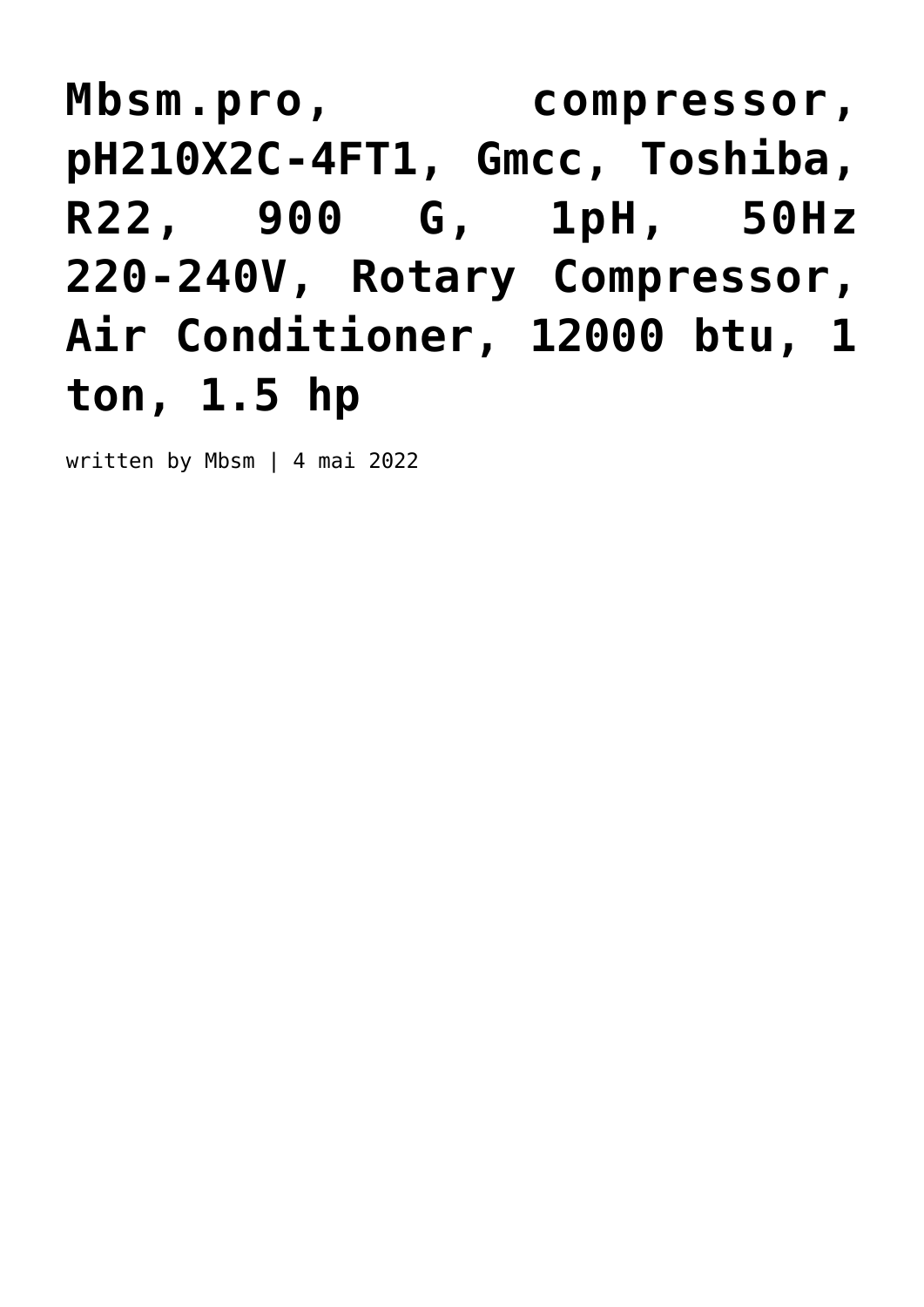

GMCC(Toshiba) R22 1pH. 50Hz/220-240V rotary compressor for air conditioner Specification: Model: pH210X2C-4FT1 pH. 1 Displacement: 20.8cm3/rev Cooling capacity: 3620W 12344BTU/wh Power: 1130W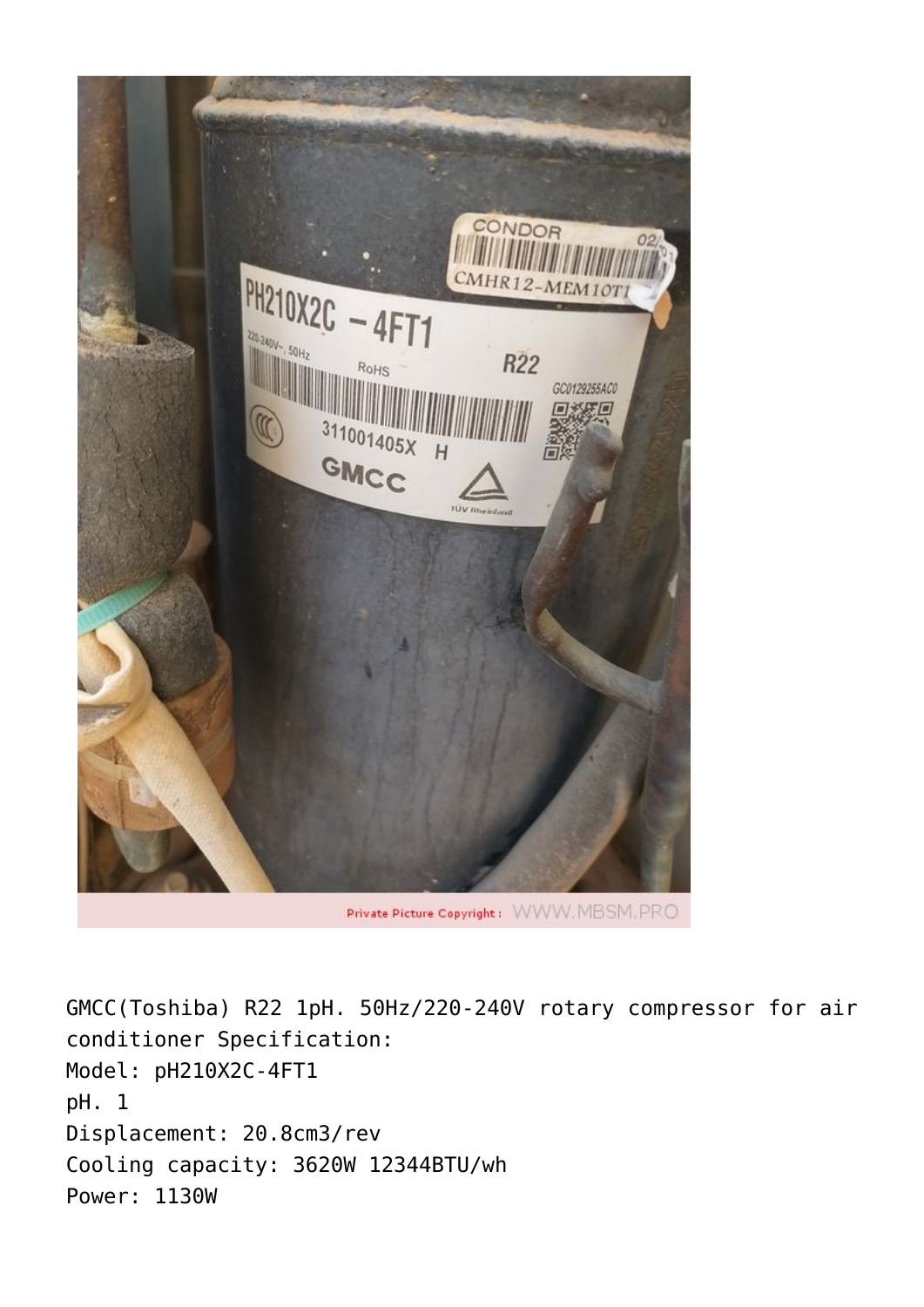Cop: 3.2W/w Capacitor: 35UF/370V&

## **Toshiba model PH215X2C-4FT**

## **Quick Details**

Place of Origin:China (Mainland) Brand Name: GMCC Model Number:PH215X2C-4FT Type:Refrigeration Compressor Application:Refrigeration Parts Certification:CE Name:Toshiba compressor floor Split air conditioner oil (ml):480 cooling capacity(w):3750 Displacement(cm3/rev):21.

## 6

power(w):1210

capacity(btu/h):12788

Refrigerant:R22

Voltage:220

v/1/50Hz

Other models of Toshiba rotary refrigetation compressors Technical Datas:

 $\mathsf{COP:3.1}$ 

 $\mathsf{MOQ}:\mathbb{1}$ 

| NO.          | Model Name      | Displ.             | Capacity Power |            | C <sub>OP</sub> | Current | Noise   | Capacitor   | Oil   | R <sub>22</sub><br>Max | Wt.  | Sizes<br>Refer<br>to<br>Table<br>10 |
|--------------|-----------------|--------------------|----------------|------------|-----------------|---------|---------|-------------|-------|------------------------|------|-------------------------------------|
|              |                 |                    |                |            |                 |         |         |             | (POE) |                        |      |                                     |
|              |                 | $(\text{cm3/rev})$ | (±5%W)         | (±5%<br>W) | (±5%)           | (A)     | ±3dB(A) | $\mu$ F - V | (ml)  | (kg)                   | (kg) |                                     |
| $\mathbf{1}$ | PH108X1CY-8BGD2 | 10.8               | 1820           | 595        | 3.06            | 2.7     | 59      | 25/370      | 350   | 0.7                    | 10.7 | No.1                                |
| 2            | PH120X1CY-8BGD2 | 12.2               | 2090           | 675        | 3.1             | 3.1     | 59      | 25/370      | 350   | 0.7                    | 10.7 | No.1                                |
| 3            | PH135X1C-8DZD2  | 13.6               | 2280           | 750        | 3.04            | 3.4     | 59      | 25/370      | 400   | 0.85                   | 12   | No.6                                |
| 4            | PH150X1C-8DZD2  | 14.8               | 2500           | 820        | 3.05            | 3.8     | 60      | 25/370      | 400   | 0.85                   | 12   | No.6                                |
| 5            | PH155X1C-8DZD2  | 15.4               | 2600           | 850        | 3.06            | 4       | 59      | 25/370      | 400   | 0.85                   | 12   | No.6                                |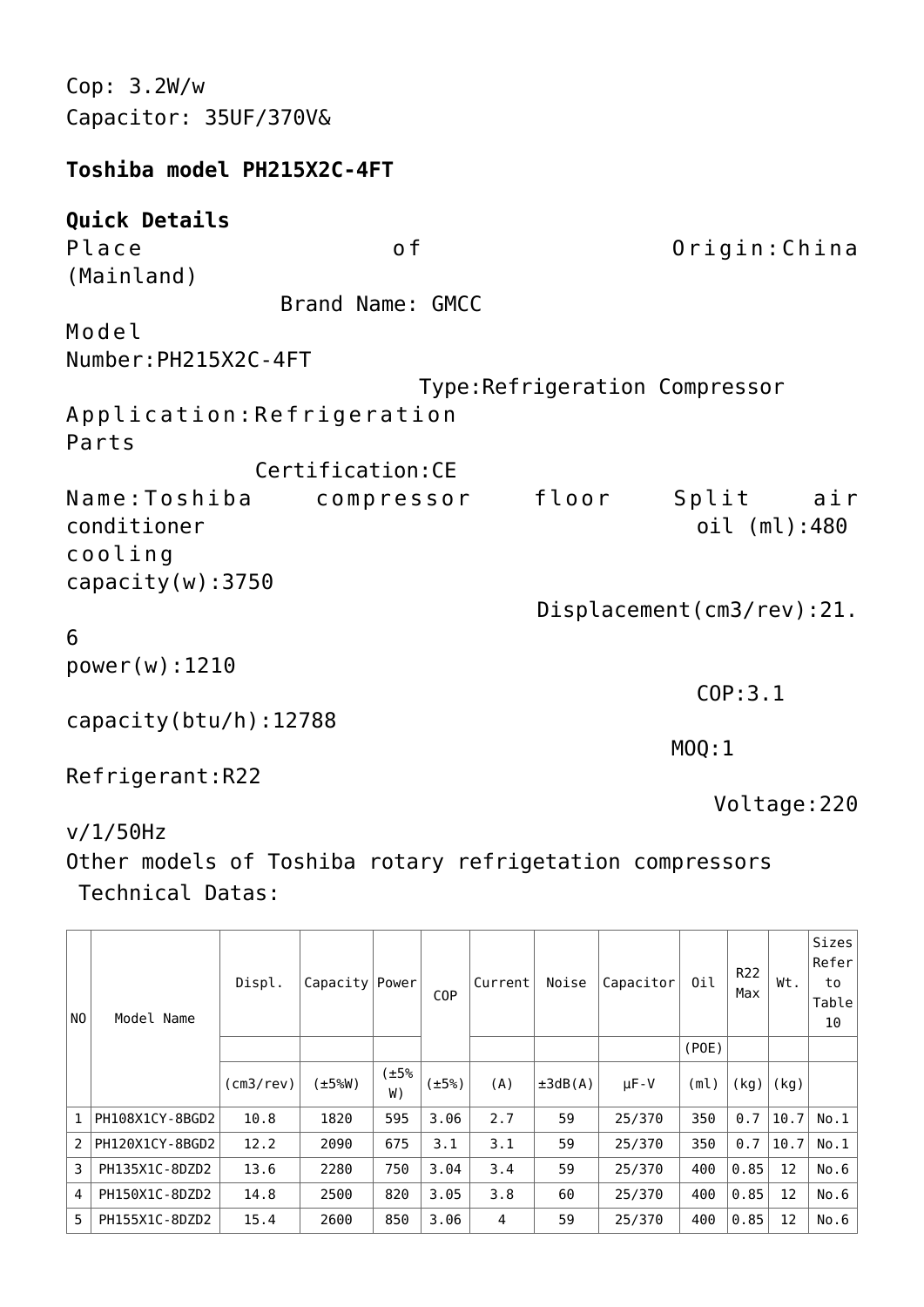| 6                            | PH160X1C-8DZD2                                             | 16.1 | 2720 | 890  | 3.06 | 4.1        |    | 59           | 25/370 |     | 400  | 0.85 | 12 | No.6              |  |
|------------------------------|------------------------------------------------------------|------|------|------|------|------------|----|--------------|--------|-----|------|------|----|-------------------|--|
| 7                            | PH165X1C-8DZD2                                             | 16.5 | 2810 | 920  | 3.05 | 4.2<br>59  |    |              | 25/370 |     | 400  | 0.85 | 12 | No.6              |  |
| 8                            | PH170X1C-8DZD2                                             | 17.1 | 2920 | 960  | 3.04 | 4.5        |    | 59           | 25/370 |     | 400  | 0.85 | 12 | No.6              |  |
| 9                            | PH180X1C-8DZD2                                             | 17.8 | 3050 | 1025 | 2.98 | 4.8        |    | 59           | 25/370 |     | 400  | 0.85 | 12 | No.6              |  |
| 10                           | PH195X2C-8FTC                                              | 19.3 | 3330 | 1080 | 3.08 | 5          |    | 61           | 25/370 |     | 480  | 1.1  |    | $15.1$ No. 16     |  |
| 11                           | PH200X2C-8FTC                                              | 20   | 3470 | 1135 | 3.06 | 5.2        |    | 61           | 25/370 |     | 480  | 1.1  |    | $15.1$ No. 16     |  |
| 12                           | PH215X2C-8FTC                                              | 21.6 | 3750 | 1210 | 3.1  | 5.6        |    | 61           | 35/370 |     | 480  | 1.2  |    | $15.8$ No. 16     |  |
| 13                           | PH225X2C-8FTC                                              | 22.4 | 3870 | 1250 | 3.1  | 5.7        |    | 61           | 35/370 |     | 480  | 1.2  |    | $15.8$ No. 16     |  |
| 14                           | PH230X2C-8FTC                                              | 23.1 | 3990 | 1310 | 3.05 | 6          |    | 61           | 35/370 |     | 480  | 1.2  |    | $15.8$ No. 16     |  |
| 15                           | PH240X2C-8FTC                                              | 23.9 | 4140 | 1355 | 3.06 | $6.2$      |    | 61           | 35/370 |     | 480  | 1.2  |    | $15.8$ No. 16     |  |
| 16                           | PH260X2C-8FTC1                                             | 26.2 | 4600 | 1510 | 3.05 | 7.3        |    | 63           | 35/370 |     | 520  | 1.3  |    | $16.3$ No. 21     |  |
| 17                           | PH280X2C-8FTC1                                             | 28   | 4900 | 1570 | 3.12 | 7.5        |    | 64           | 35/370 |     | 520  | 1.3  |    | $17.1$ No. 21     |  |
| 18                           | PH290X2C-8FTC1                                             | 29   | 5110 | 1650 | 3.1  | 8          |    | 64           | 35/370 |     | 520  | 1.3  |    | $17.1$ No. 21     |  |
| 19                           | PH295X2C-8FTC1                                             | 29.4 | 5180 | 1670 | 3.1  | 8          |    | 64           | 35/370 |     | 520  | 1.3  |    | $17.1$ No. 21     |  |
| 20                           | PH295X2CS-8KUC1                                            | 29.4 | 5200 | 1700 | 3.06 | 8          |    | 65           | 35/370 |     | 750  | 1.8  |    | $17.7$ No. 22     |  |
| 21                           | PH310X2CS-8KUC1                                            | 30.8 | 5410 | 1815 | 2.98 | 9.5        |    | 64           | 40/370 |     | 750  | 1.8  |    | $17.7$ No. 22     |  |
|                              | 22 PH330X2CS-8KUC3                                         | 32.8 | 5720 | 1920 | 2.98 | 10         |    | 64           | 40/370 |     | 750  | 1.8  |    | $17.7$ No. 22     |  |
|                              | 23 PH340X2CS-8KUC1                                         | 33.8 | 5860 | 1890 | 3.1  | 9          |    | 66           | 45/400 |     | 750  | 1.8  |    | $18.1$ No.23      |  |
| 24                           | PH340X3C-8KUC1                                             | 34.2 | 5950 | 1945 | 3.06 | 9.1        |    | 66           | 50/400 |     | 750  | 1.8  |    | $20.6$ No. 25     |  |
| 25                           | PH360X3C-8KUC1                                             | 35.7 | 6220 | 2040 | 3.05 | 9.6        |    | 50/400<br>66 |        |     | 750  | 1.8  |    | $20.6$ No. 25     |  |
| 26                           | PH400X3C-8KUC1                                             | 40.2 | 6920 | 2245 | 3.08 | 10.5       |    | 66           | 50/400 |     | 950  | 2.1  |    | $23.3$ No. 27     |  |
| 27                           | PH420X3C-8KUC1                                             | 42   | 7400 | 2370 | 3.12 | 11.1       |    | 66<br>50/400 |        |     | 950  | 2.1  |    | $23.3$ No. 28     |  |
| 28                           | PH440X3C-8KUC1                                             | 43.5 | 7650 | 2510 | 3.05 | 12.3<br>66 |    |              | 50/400 |     | 950  | 2.1  |    | $23.3$ No. 28     |  |
| 29                           | PH460X3C-8KUC1                                             | 45.9 | 8060 | 2600 | 3.1  | 12.5       | 68 |              | 55/400 |     | 1100 |      |    | $2.45$ 25.2 No.29 |  |
| PH480X3C-8KUC1<br>30<br>47.9 |                                                            |      | 8460 | 2730 | 3.1  | 13         |    | 67           | 55/400 |     | 1100 |      |    | $2.45$ 25.2 No.29 |  |
|                              | Compresseur à fréquence fixe 1 & phi; -50Hz-220V/240V, R22 |      |      |      |      |            |    |              |        |     |      |      |    |                   |  |
|                              | PH104G0C-4BZDE                                             |      | 10.4 | 1740 |      | 5935       |    |              | 580    |     | 259  |      |    |                   |  |
|                              | PH108G0C-4BZDE                                             |      | 10.8 | 1830 |      | 6245       |    |              | 590    |     | 259  |      |    |                   |  |
|                              | PH108X1C-4DZDE2                                            |      | 10.8 | 1820 |      | 6206       |    | 595          |        |     |      |      |    |                   |  |
|                              | PH135G1C-4DZDE1                                            |      | 13.3 |      | 2270 | 7748       |    | 725          |        | 285 |      |      |    |                   |  |
|                              | PH150G1C-4DZDE                                             |      |      |      |      |            |    |              |        |     |      |      |    |                   |  |
|                              | PH150G1C-4DZDE1                                            |      |      |      |      |            |    |              |        |     |      |      |    |                   |  |
| PH150G1C-4DZH                |                                                            |      | 15.1 |      | 3555 | 12130      |    |              | 885    |     | 285  |      |    |                   |  |
|                              | PH150G1C-4FZDE                                             |      |      |      |      |            |    |              |        |     |      |      |    |                   |  |
| PH160G1C-4DZDE1              |                                                            |      | 16   |      | 2740 | 9350       |    |              |        |     |      |      |    |                   |  |
|                              |                                                            |      |      |      |      |            |    | 870          |        | 285 |      |      |    |                   |  |
|                              | PH165G1C-4DZDE1                                            |      | 16.4 |      | 2775 | 9470       |    | 895          |        | 285 |      |      |    |                   |  |
|                              | PH165G1C-4DZH                                              |      | 16.4 |      | 3725 | 12710      |    |              | 945    | 285 |      |      |    |                   |  |
| PH165X1C-4DZDE2              |                                                            |      | 16.5 | 2810 |      | 9582       |    |              | 920    |     |      | 12   |    |                   |  |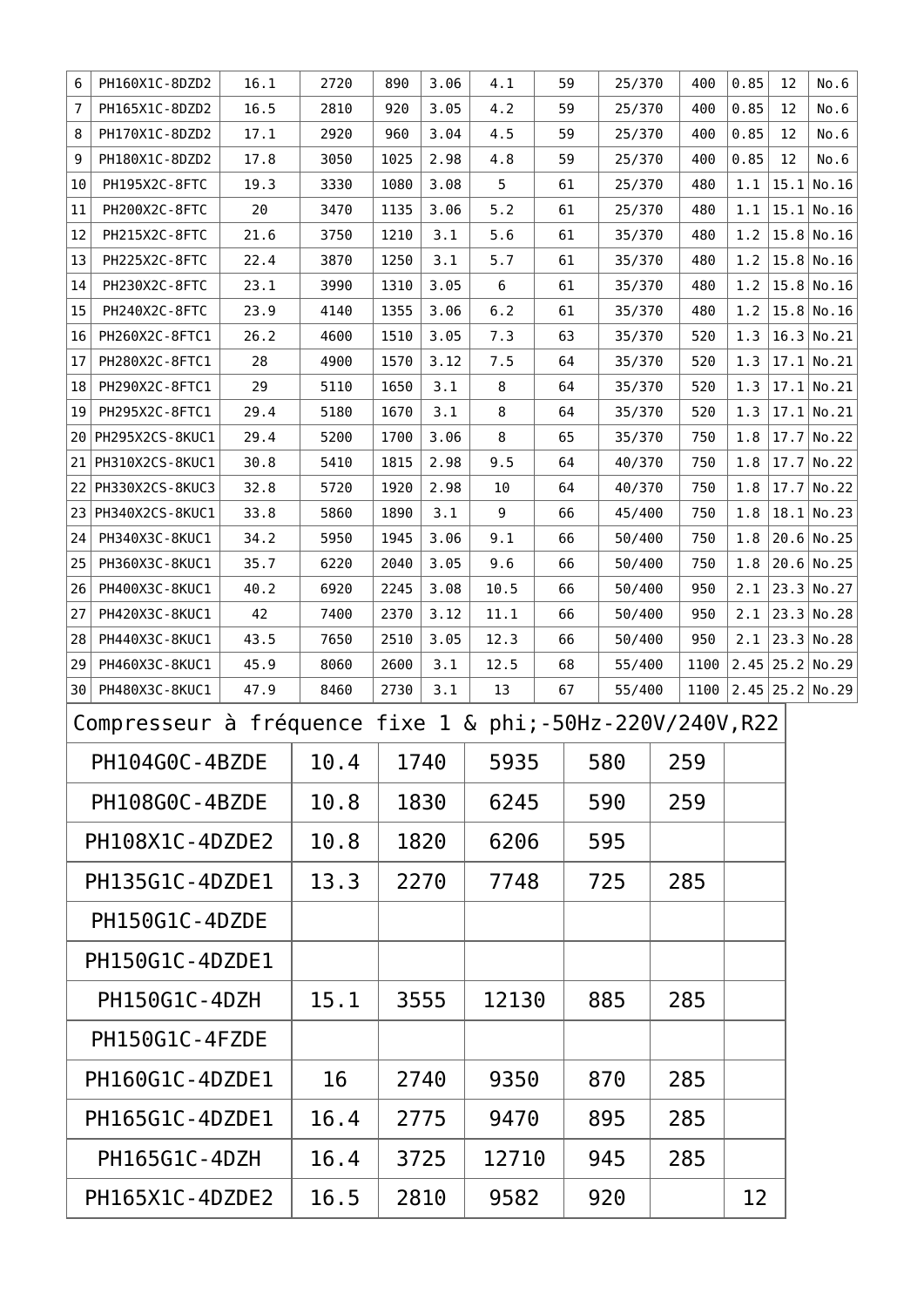| PH170G1C-4DZDE1        | 16.8 | 2865 | 9775  | 910  | 285 |    |
|------------------------|------|------|-------|------|-----|----|
| PH180X1C-4DZDE3        | 17.8 | 3015 | 10281 | 965  |     | 12 |
| PH185G1C-4DZ           | 18.6 | 3200 | 10920 | 1015 | 294 |    |
| PH190M2A-4FTL1         |      |      |       |      |     |    |
| PH190M2C-4FT3          | 19.1 | 3330 | 11360 | 1025 | 292 |    |
| PH200M2C-4FT1          | 19.8 | 3360 | 11465 | 1050 | 292 |    |
| PH200X2C-4FT           |      |      |       |      |     |    |
| <b>PH200X2C-8FTC</b>   | 20   | 3470 | 1135  | 3.05 | 480 |    |
| PH210M2A-4FTS1         | 19.9 | 3555 | 12123 | 1095 | 292 |    |
| PH210M2C-4FT3          | 20.8 | 3570 | 12180 | 1100 | 292 |    |
| PH210X2C-4FT1          |      |      |       |      |     |    |
| PH215G1C-4DZ1          |      |      |       |      |     |    |
| <b>PH215M1A-4FT</b>    | 21.3 | 3715 | 12675 | 1160 | 293 |    |
| <b>PH215M2C-4FT</b>    | 21.4 | 3710 | 12660 | 1195 | 292 |    |
| PH215M2C-4FT3          | 21.4 | 3720 | 12695 | 1145 | 292 |    |
| PH215X2C-4FT1          |      |      |       |      |     |    |
| PH225M2C-4FT3          | 22.4 | 3895 | 13290 | 1200 | 292 |    |
| PH225X2C-4FT           | 22.4 | 3870 | 13197 | 1250 |     |    |
| PH225X2C-4FT1          |      |      |       |      |     |    |
| <b>PH230X2C-4FT</b>    | 23.1 | 3990 | 13606 | 1310 |     |    |
| <b>PH240X2C-4FT</b>    | 23.9 | 4140 | 14117 | 1355 |     |    |
| PH240X2C-4FT1          |      |      |       |      |     |    |
| PH260X2C-4FT1          | 26.2 | 4600 | 15686 | 1510 |     |    |
| PH260X2C-4FT3          | 26.2 | 4530 | 15447 | 1440 |     |    |
| <b>PH290G2C-4KUL</b>   | 28.7 | 5715 | 19500 | 1285 | 297 |    |
| PH290X2C-4FT1          |      |      |       |      |     |    |
| <b>PH295X2CS-8KTC1</b> |      |      |       |      |     |    |
| PH310G2C-4KN1          |      |      |       |      |     |    |
| PH310G2C-4KU1          | 30.8 | 5450 | 18595 | 1675 | 310 |    |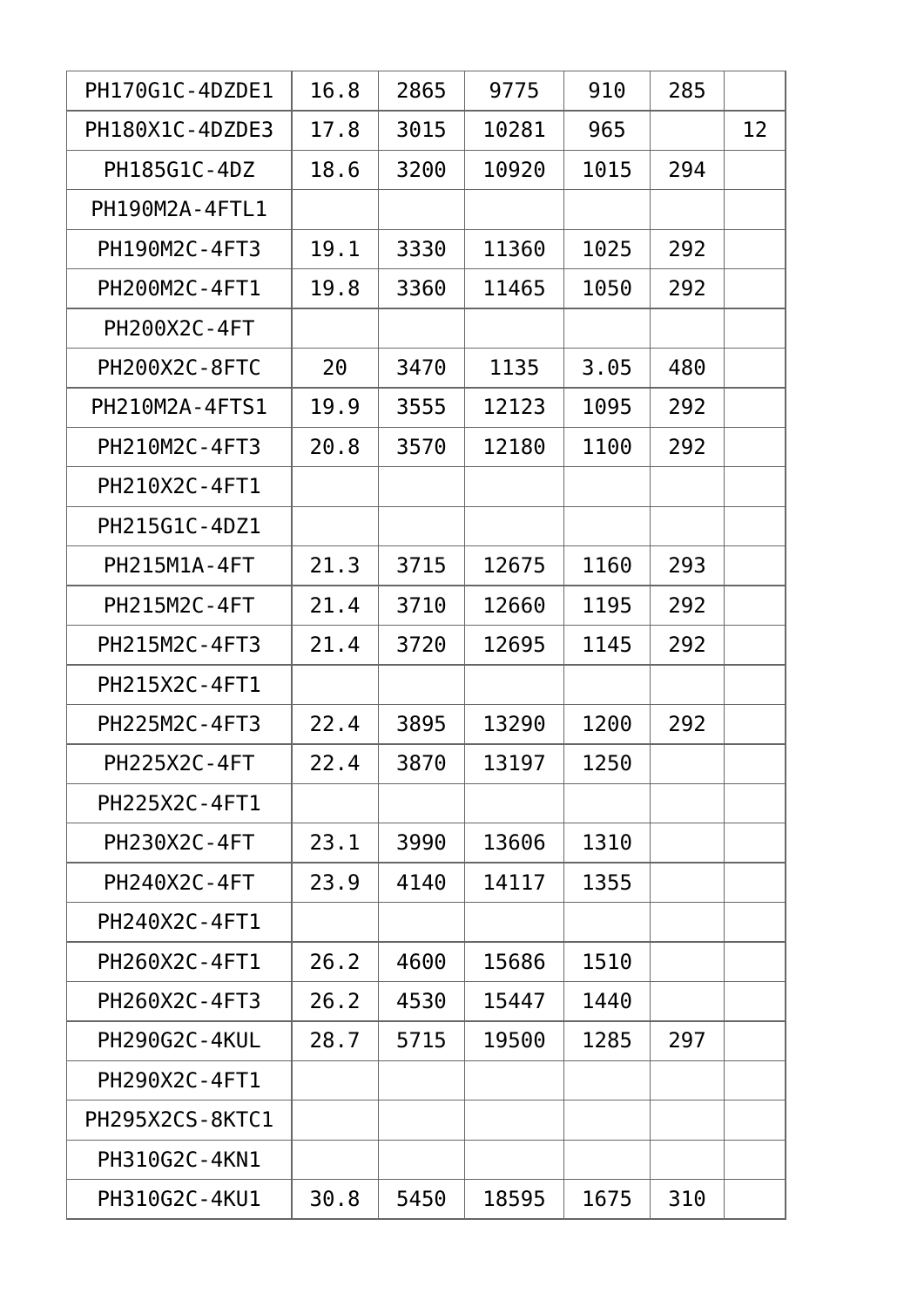| <b>PH310G2C-4KUL</b>        |      | 30.8 | 6145      | 20965                        |      | 1365   | 310 |     |        |     |
|-----------------------------|------|------|-----------|------------------------------|------|--------|-----|-----|--------|-----|
| PH310X2CS-4KVH              |      |      |           |                              |      |        |     |     |        |     |
| PH330X2CS-8KUC1             |      |      |           |                              |      |        |     |     |        |     |
| PH340G2C-4KTS1              |      | 33.7 | 5990      | 20440                        |      | 1870   | 310 |     |        |     |
| PH340G2C-4KU1               |      | 33.7 | 5960      | 20335                        |      | 1835   | 310 |     |        |     |
| PH340X2CS-4KU2              |      |      |           |                              |      |        |     |     |        |     |
| PH360G2C-4MU1               |      | 36   | 6450      | 22010                        |      | 2015   |     | 324 |        |     |
| PH360X3C-4FTS1              |      |      |           |                              |      |        |     |     |        |     |
| PH370G2CS-4MU1              |      | 37   | 6630      | 22620                        |      | 2070   |     | 324 |        |     |
| PH371X3CS-4MU1              |      |      |           |                              |      |        |     |     |        |     |
| PH400G2CS-4KTS1             |      | 42   | 7408      | 25335                        |      | 2350   |     | 354 |        |     |
| PH400G2CS-4KU1              |      | 39.8 | 7015      | 23935                        |      | 2260   |     | 354 |        |     |
| PH400M3CS-4MUL              |      | 39.8 | 7990      | 27260                        |      | 1815   |     | 362 |        |     |
| PH400X3CS-4KU1              |      |      |           |                              |      |        |     |     |        |     |
| PH420G2CS-4KU1              |      | 42.3 | 7530      | 25690                        |      | 2390   | 354 |     |        |     |
| PH420X3CS-4KU1              |      |      |           |                              |      |        |     |     |        |     |
| PH440G2CS-4KTS1             |      | 43.6 | 7680      | 26205                        |      | 2515   |     | 354 |        |     |
| PH440X3CS-4KU1              |      |      |           |                              |      |        |     |     |        |     |
| <b>PH441X3CS-4MU1</b>       |      | 42   | 7400      | 25250                        |      | 2310   |     | 382 |        |     |
| PH460X3CS-4MU1              |      | 45.9 | 8060      | 27500                        |      | 2600   |     | 397 |        |     |
| PH480X3CS-4MU1              |      | 47.9 | 8460      | 28865                        | 2730 |        |     | 397 |        |     |
| PH480X3CS-8MUC1             |      |      |           |                              |      |        |     |     |        |     |
| PH60G0C-4BZDE               |      | 6    | 985       | 3360                         |      | 345    | 241 |     |        |     |
| R22 1 & phi;-60Hz-208/230V, |      |      |           | compresseur à fréquence fixe |      |        |     |     |        |     |
| PH150G1C-3DZDU2             | 15.1 |      | 3135      | 10695                        | 995  | 3.15   |     |     | 35/370 | 285 |
| PH170G1C-3DZDU1             |      |      |           |                              |      |        |     |     |        |     |
| PH180G1C-3FTU2              | 18.1 |      | 373012725 | 1205                         | 3.1  | 35/370 |     | 294 |        | 8.2 |
| PH180X1C-3FTU2              |      |      |           |                              |      |        |     |     |        |     |
| PH195G1C-3FTU1              | 19.6 |      | 4145      | 14145                        | 1315 | 3.15   |     |     | 40/370 | 294 |
|                             |      |      |           |                              |      |        |     |     |        |     |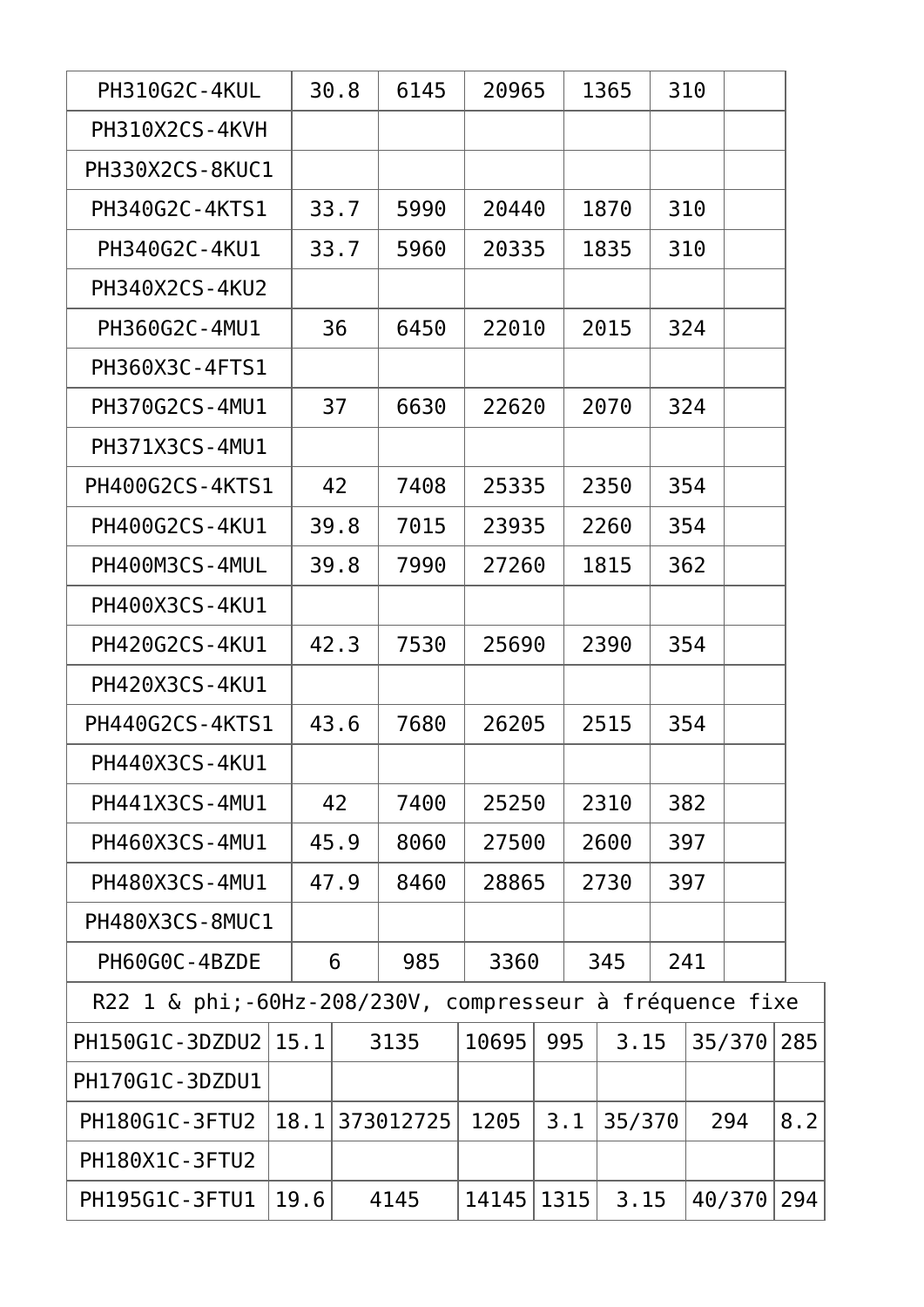| PH225M2C-3FTU1                                       |                      | 22.4         |      | 4770                         | 16275         | 1515         |                 |                        | 3.15             | 40/370 |        |     |     | 292 |  |
|------------------------------------------------------|----------------------|--------------|------|------------------------------|---------------|--------------|-----------------|------------------------|------------------|--------|--------|-----|-----|-----|--|
| PH225X2C-3FTU1                                       |                      |              |      |                              |               |              |                 |                        |                  |        |        |     |     |     |  |
| PH240M2C-3FTU1                                       |                      | 23.9         | 5015 |                              | 17110         |              | 1565            |                        | 3.2              |        | 40/370 |     | 292 |     |  |
| PH240X2C-3FTU1                                       |                      |              |      |                              |               |              |                 |                        |                  |        |        |     |     |     |  |
| PH250M2C-3FTU1                                       |                      | 25           | 5365 |                              | 18305         |              | 1650<br>3.25    |                        | 40/370           |        | 292    |     |     |     |  |
| <b>PH250X2C-3FTU</b>                                 |                      |              |      |                              |               |              |                 |                        |                  |        |        |     |     |     |  |
| PH260X2CS-3KUU1                                      |                      | 26.1         | 5625 |                              | 19193         | 1815         |                 |                        | 3.1              | 40/400 |        | 333 |     |     |  |
| <b>PH280M2AS-3KTS1</b>                               |                      | 27.9         |      | 6025                         | 20556         | 1910         |                 |                        | 3.15             | 40/400 |        |     |     | 311 |  |
| PH290X2C-3FTU1                                       |                      |              |      |                              |               |              |                 |                        |                  |        |        |     |     |     |  |
| PH290X2CS-3KUU1                                      |                      | 29           | 5100 |                              | 17391<br>1670 |              | 3.05            |                        | 35/370           |        |        |     |     |     |  |
| PH330G2C-3MUU1                                       |                      | 32.8         | 7040 |                              | 2200<br>24020 |              | 3.2             |                        | 55/400           |        |        | 297 |     |     |  |
| PH331X3C-3MTU1                                       |                      |              |      |                              |               |              |                 |                        |                  |        |        |     |     |     |  |
| PH331X3C-3MUU1                                       |                      |              |      |                              |               |              |                 |                        |                  |        |        |     |     |     |  |
| PH360X3CS-3KUU1                                      |                      |              |      |                              |               |              |                 |                        |                  |        |        |     |     |     |  |
| PH361X3CS-3KTU                                       |                      |              |      |                              |               |              |                 |                        |                  |        |        |     |     |     |  |
| PH371X3C-3MUU1                                       |                      |              |      |                              |               |              |                 |                        |                  |        |        |     |     |     |  |
| PH400X3CS-3MTU                                       |                      |              |      |                              |               |              |                 |                        |                  |        |        |     |     |     |  |
|                                                      |                      |              |      |                              |               |              |                 |                        |                  |        |        |     |     |     |  |
| PH400X3CS-3MUU                                       |                      |              |      |                              |               |              |                 |                        |                  |        |        |     |     |     |  |
| Model                                                | Displ.               |              |      | Cooling Capacity Input Power |               |              | C <sub>OP</sub> |                        | Capacitor        |        |        |     |     |     |  |
|                                                      | cm <sup>3</sup> /rev | W            |      | <b>BTU</b>                   | W             |              | W/W             |                        | $\mu$ F/V        |        |        |     |     |     |  |
| R22 1¢-50HZ-220V/240V FIXED FREQUENCY COMPRESSOR NNM |                      |              |      |                              |               |              |                 |                        |                  |        |        |     |     |     |  |
| PH200X2C-4FT<br>20                                   |                      | 3470<br>3470 |      | 11833<br>11833               | 1135          | 1135         |                 | 3.06<br>25/370<br>3.06 |                  |        |        |     |     |     |  |
| PH200X2C-8FTC<br>20                                  |                      | 3570         |      | 12180                        | 1100          |              | 3.25            |                        | 25/370           |        |        |     |     |     |  |
| PH210M2C-4FT3<br>20.8                                |                      | 3620         |      | 12344                        | 1130          |              |                 |                        | 35/370           |        |        |     |     |     |  |
| 20.8<br>PH210X2C-4FT1                                |                      | 3665         |      | 12497                        | 1210          |              | 3.2<br>3.03     |                        | 35/370           |        |        |     |     |     |  |
| 21.3<br>PH215G1C-4FTA1                               |                      | 3645         |      | 12429                        | 1215          |              | 3               |                        | 35/370<br>35/370 |        |        |     |     |     |  |
| 21.3<br>PH215G1C-4DZ1                                |                      | 3715         |      | 12675                        | 1160          |              |                 |                        | 35/370           |        |        |     |     |     |  |
| PH215M1A-4FT<br>21.3                                 |                      | 3710         |      | 12660                        | 1195          |              | 3.2             |                        | 35/400           |        |        |     |     |     |  |
| PH215M2C-4FT<br>21.4<br>PH215M2C-4FT3<br>21.4        |                      | 3720         |      | 12695                        | 1145          |              | 3.1<br>3.25     |                        | 35/370           |        |        |     |     |     |  |
| PH215X2C-4FT                                         | 21.6                 | 3720         |      | 12685                        | 1180          |              |                 |                        | 35/370           |        |        |     |     |     |  |
| PH215X2C-4FT1<br>21.6                                |                      |              | 3720 | 12685                        | 1180          | 3.15<br>3.15 |                 |                        | 35/370           |        |        |     |     |     |  |